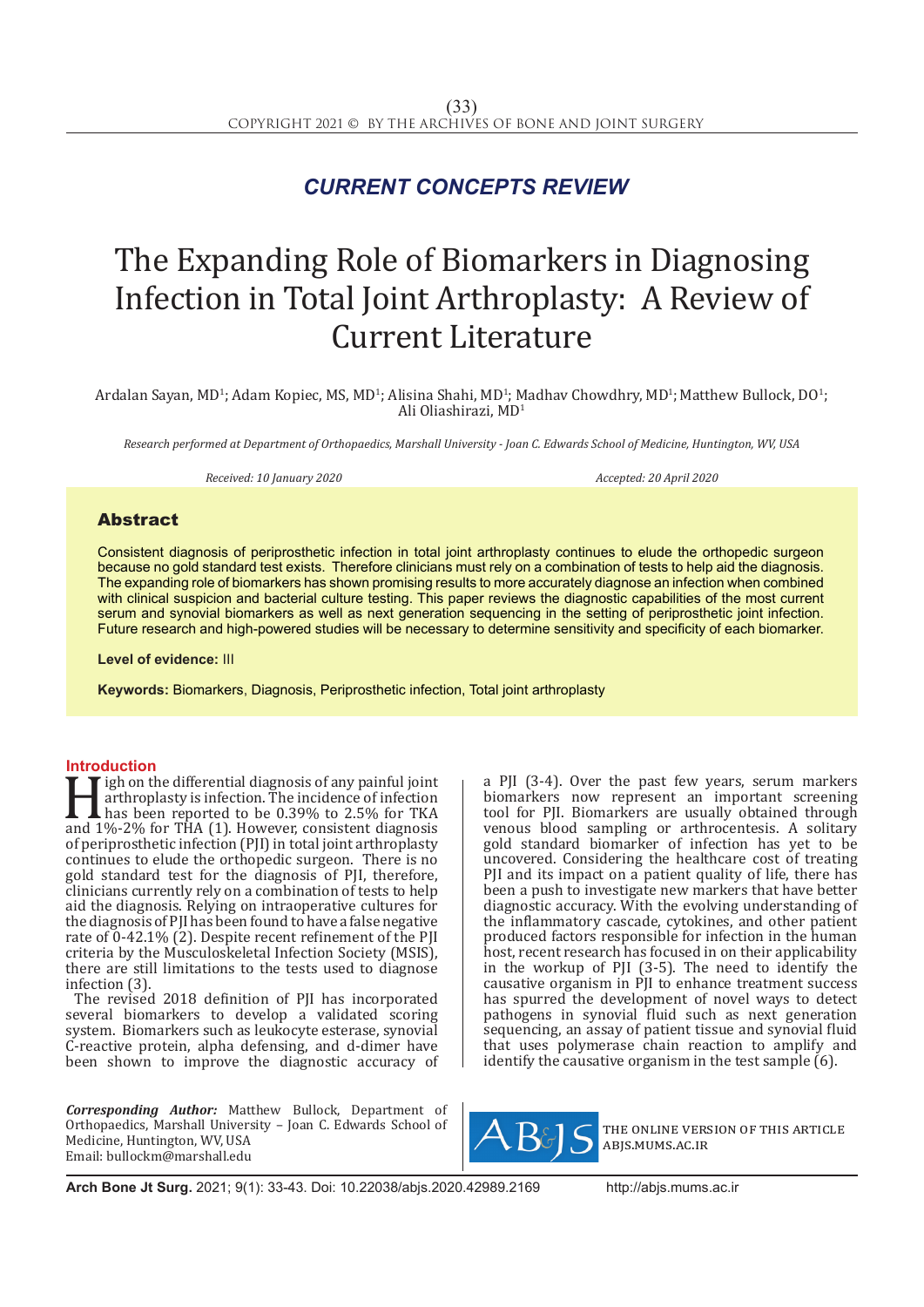#### **Materials and Methods**

The aim of this paper is to summarize the currently available tests for diagnosing a PJI. We have investigated all currently available biomarkers for diagnosing a PJI based on the 2010 American Academy of Orthopedic Surgeons (AAOS) Clinical Practice Guidelines adapted from the International Consensus Group definition of PJI as well as the 2018 Musculoskeletal Infection Society Criteria (MSIS) of Periprosthetic Hip and Knee Infection [Figures 1; 2]. This paper explains and compares the diagnostic capabilities of currently available and investigational serum and synovial biomarkers as well as next generation sequencing in an effort to diagnose PJI.

#### **SERUM BIOMARKERS**

Serum biomarkers are more generally available and less invasive then synovial biomarkers. Given that serum biomarkers are obtained from venipuncture, they give us an overall understanding of infection and inflammation. To date, no single serum biomarker is specific for a PJI. Several serum biomarkers combined with synovial biomarkers and clinical suspicion help the surgeon arrive THE EXPANDING ROLE OF BIOMARKERS IN DIAGNOSING INFECTION IN TOTAL JOINT ARTHROPLASTY: A REVIEW OF CURRENT LITERATURE

#### at a diagnosis.

#### **ESR/CRP**

Erythrocyte sedimentation rate (ESR) is a common blood test that measures the reaction time of red blood cells (7). In the setting of inflammation, the red blood cells settle near the bottom of the test tube at a faster rate. C-reactive protein (CRP) is an acute phase reactant that is produced by the liver in the setting of infection (8). These tests are general markers of systemic infection and inflammation therefore not purely specific for a PJI (7-9).

These two values continue to remain the first-line tests obtained in the setting of a suspected PJI. Elevated ESR and CRP continue to be part of the AAOS Guidelines for the diagnosis of PJI as well as the 2018 MSIS criteria for  $PII$  (3).

Studies have reported significant variation in the sensitivity and specificity of these two markers. ESR sensitivity and specificity has varied between 42% to 94%, and 33% to 87%, respectively, while CRP sensitivity and specificity have been between 74% to 94%, and 20%

| <b>Major Criteria</b>                                                         | <b>Minor Criteria</b>                                                                             |  |
|-------------------------------------------------------------------------------|---------------------------------------------------------------------------------------------------|--|
| 2 positive periprosthetic cultures with phenotypically identical<br>organisms | Elevated serum C-reactive protein and elevated erythrocyte<br>sedimentation rate                  |  |
| Sinus tract communicating with joint                                          | Elevated synovial fluid white blood cell count or $++$ change on leukocyte<br>esterase test strip |  |
|                                                                               | Elevated synovial polymorphonuclear neutrophil percentage                                         |  |
|                                                                               | Positive histologic analysis of periprosthetic tissue                                             |  |
|                                                                               | Single positive culture                                                                           |  |

**Figure 1. 2010 American Academy of Orthopedic Surgeons (AAOS) Clinical Practice Guidelines adapted from the International Consensus Group definition of PJI.**

| <b>MAJOR CRITERIA</b><br>$( \ge 1 = \text{Infected})$                                                                                    |                                                                         |  |                                                                                     |                                                                         |
|------------------------------------------------------------------------------------------------------------------------------------------|-------------------------------------------------------------------------|--|-------------------------------------------------------------------------------------|-------------------------------------------------------------------------|
| Two positive cultures of the same organism<br>Sinus tract with evidence of communication to the joint or visualization of the prosthesis |                                                                         |  |                                                                                     |                                                                         |
| <b>MINOR CRITERIA</b><br>(Preoperative Diagnosis)                                                                                        | $SCORING: \geq 6$ Infected<br>2-5 Possibly Infected<br>0-1 Not Infected |  | <b>INCONCLUSIVE PRE-OP SCORE</b><br><b>OR DRY TAP</b><br>(Intraoperative Diagnosis) | $SCORING: \geq 6$ Infected<br>4-5 Inconclusive<br>$\leq$ 3 Not Infected |

| Elevated Serum CRP or D-dimer                           | 2 points | <b>Preoperative Score</b>                                                                                                    | --- |
|---------------------------------------------------------|----------|------------------------------------------------------------------------------------------------------------------------------|-----|
| Elevated Serum ESR                                      | 1 point  | <b>Positive histology</b>                                                                                                    |     |
| Elevated synovial<br>WBC count<br>or Leukocyte Esterase | 3 points | <b>Positive purulence</b>                                                                                                    |     |
|                                                         |          | Single positive culture                                                                                                      |     |
| Synovial alpha-defensin                                 | 3 points |                                                                                                                              |     |
| Elevated synovial PMN (%)                               | 2 points | *Adapted from 2018 Definition of the Musculoskeletal Infection<br>Society (MSIS) criteria for periprosthetic joint infection |     |
| Elevated synovial CRP                                   | 1 point  |                                                                                                                              |     |

**Figure 2. Adapted from 2018 Definition of the Musculoskeletal Infection Society (MSIS) criteria for periprosthetic joint infection.**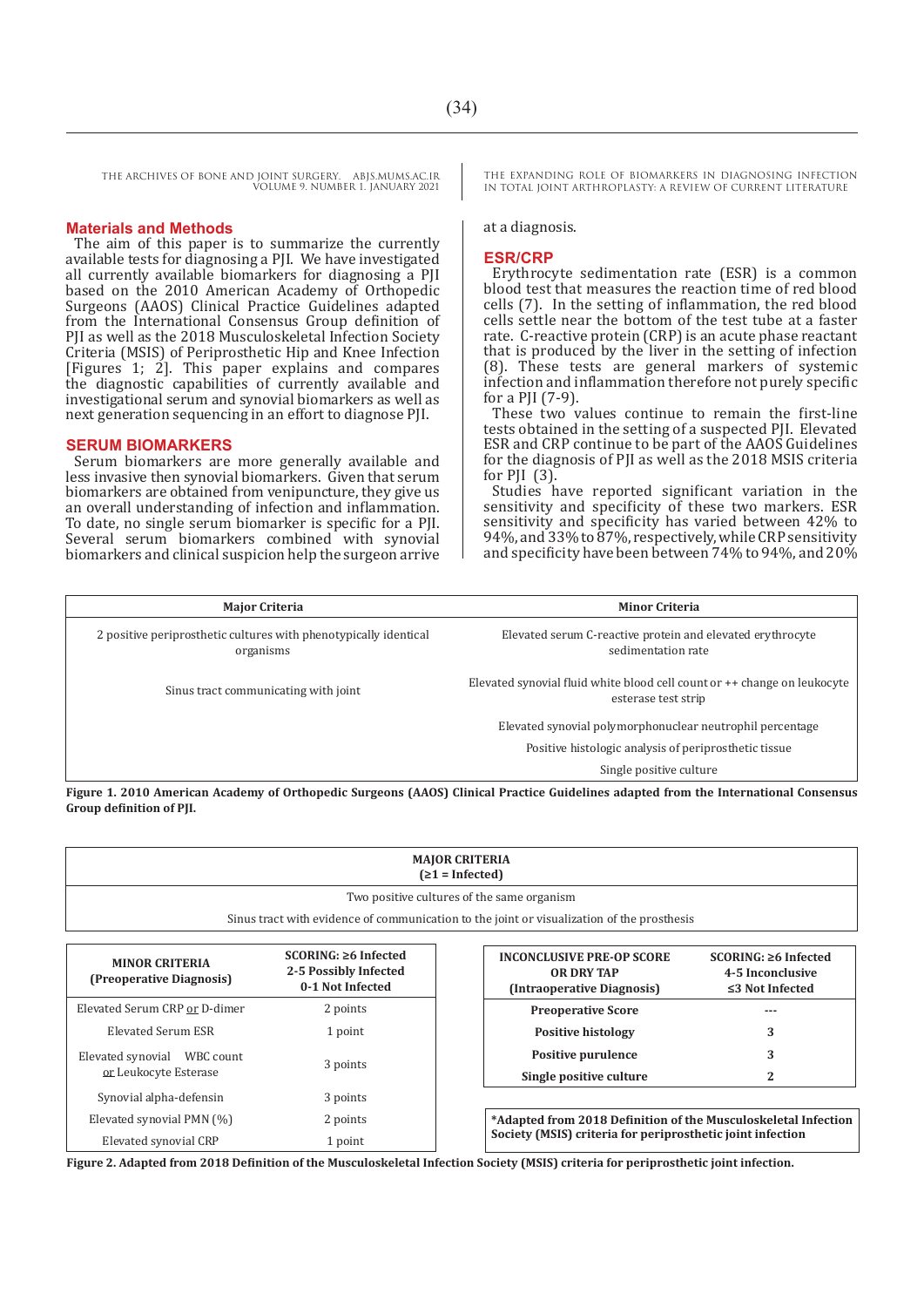THE ARCHIVES OF BONE AND JOINT SURGERY. ABJS.MUMS.AC.IR

VOLUME 9. NUMBER 1. JANUARY 2021

to 100% (5, 7, 9). These markers are subject to variation based on patient factors, number of days from index procedure, antibiotic use, and corticosteroid use (7, 9, 13). It is important to remember that these parameters can also elevated in non-infectious processes including trunionosis and failed metal on metal (MoM) bearings (10, 11).

McArthur et al investigated the various diagnostic criteria for PJI negative infection in hip and knee arthroplasty  $(12)$ . They found that combining both ESR and CRP significantly improves diagnostic accuracy. Using ESR of 30 mm/hr. and CRP of 10 mg/L gives sensitivity of 94.3% and 91.1%, in suspected infected arthroplasties. The specificity threshold increases to 93% when both are elevated (8, 12).

Alijanipour et al analyzed the need for determining specific values of ESR and CRP for the diagnosis of PII in hip vs knee arthroplasties and during early and chronic PJI (5). There was no difference in ESR values between hip (median ESR 83 mm/hr.) and knee (median ESR 84 mm/hr.) PJI. There was also no difference between ESR in early vs. late postoperative infection despite ESR and CRP values being higher in late postoperative knee infections than they were in late postoperative hip infections (5). ESR may be elevated up to 1 year post operatively, while CRP normalizes within 3 weeks after surgery (7). The accepted cutoff values for ESR and CRP for late chronic infection are 30mm/hr. and 10mg/L respectively (3). There does not appear to be any distinguishing cutoff level to localize PJI in either hip or knee cases (5).

One potential caveat is systemic antibiotic use. Shahi et al. found that ESR and CRP may be compromised with the use of systemic antibiotics (13). Furthermore, ESR may not be useful in cases of acute PJI as CRP appears to have more utility in this scenario. CRP alone does not appear to have enough diagnostic credibility of PII therefore CRP is usually combined with other biomarkers to improve its diagnostic utility (13).

#### **Procalcitonin**

Procalcitonin (PCT) has a well-defined role in diagnosis of septicemia (14-16). In serum, PCT is peptide precursor of calcitonin which is secreted by the parafollicular cells of the thyroid and the neuroendocrine cells of the intestines and lungs in the presence of bacteremia (14). PCT levels are increased in direct response to bacterial lipopolysaccharide or indirectly in response to acute pro-inflammatory mediators such as TNF-α, IL-1β, and IL-6 (16, 17).

PCT has been found useful in the post-operative setting where ESR and CRP remain elevated. Previous meta-analyses have reported elevated PCT levels have a high sensitivity (0.88) and a specificity (0.81) for differentiating bacterial infection from non-infective inflammations (18, 19). However, there have been conflicting studies on the usefulness of serum PCT in the setting of PJI.

Xie et al has shown that serum PCT alone is not an ideal biomarker for PJI, as its sensitivity was shown to be only 53% (20). Studies suggest using PCT as a compliment THE EXPANDING ROLE OF BIOMARKERS IN DIAGNOSING INFECTION IN TOTAL JOINT ARTHROPLASTY: A REVIEW OF CURRENT LITERATURE

to CRP because of its improved specificity for infection when compared to CRP alone (19). However, CRP and PCT are not routinely drawn to establish a baseline levels in patients undergoing TJA. Meanwhile, Hügle et al showed that a PCT value of 0.25 ng/mL out performed CRP in the diagnosis of PJI (21). However, they reported a sensitivity of 93% and specificity of 75%, making this a sensitive threshold at the expense of its specificity (21).

Drago et al recommended PCT not be used as diagnostic marker of PJI in patients undergoing revision hip or knee surgery (22). Despite elevated values in acute bacterial infections, PCT used in isolation has been shown to have no statistically significant difference when determining infectious vs. noninfectious processes. Combining Serum CRP, IL-6 and sICAM-1 biomarkers outperformed serum PCT in the setting of PJI (22).

Glehr et al studied 84 patients, and 124 revision hip and knee arthroplasties while mearusing PCT, IL-6, IFNalpha, leukocyte level and serum CRP (23). The authors found preoperative PCT was a significant predictor of infection, with sensitivity of 0.81 and specificity of 0.54 at cutoff point of 0.055 ng/mL, and sensitivity of 0.9 and specificity of 0.33 at cut-off point of .35 ng/ mL (23). This study was among the first to evaluate a combination of conventional and novel infection parameters – study suggested that procalcitonin and IL-6 are helpful biomarkers for detecting of periprosthetic joint infections, however performance of serum CRP was better overall (19, 23). Although PCT is commonly known to be a marker of a systemic bacterial infection, it may not become elevated with the localized infectious process of PJI. Combining the test with other biomarkers seems to improve the diagnostic utility when distinguishing aseptic loosening from PJI (23).

#### **Interleukin-6**

Serum Interleukin-6 (IL-6) has shown promise as a new screening test for PJI. IL-6 is released from endothelial cells, fibroblasts, macrophages, and other cells of the immune system in response to pathogen receptors in the presence of bacteria and associated tissue damage (24, 25). Rising levels of IL-6 trigger release of CRP into the bloodstream from the liver and initiate B-cell antibody production and T-cell differentiation (26).

Elgeidi et al investigated serum IL-6 as a marker for diagnosing PJI. When values of IL-6 above 10.4 pg./ml and CRP level above 18 mg/L were used, the sensitivity and NPV were reported to be 100% each (25). However, as with other serum biomarkers, its levels may be elevated in response to other co-existing inflammatory processes (26). The authors concluded that IL-6 was the most accurate marker for diagnosing PJI from aseptic loosening compared to ESR, CRP, and WBC (25).

Meanwhile, Bottner et al prospectively evaluated serum IL-6, PCT, and TNF-a to differentiate septic vs aseptic failure in revision hip and knee arthroplasty (26). They found that IL-6 levels above 12 pg./ml and/or  $CRP$  levels above 3.2 mg/dl identified all patients with deep infection making this biomarker combination an excellent screening test to identify such patients known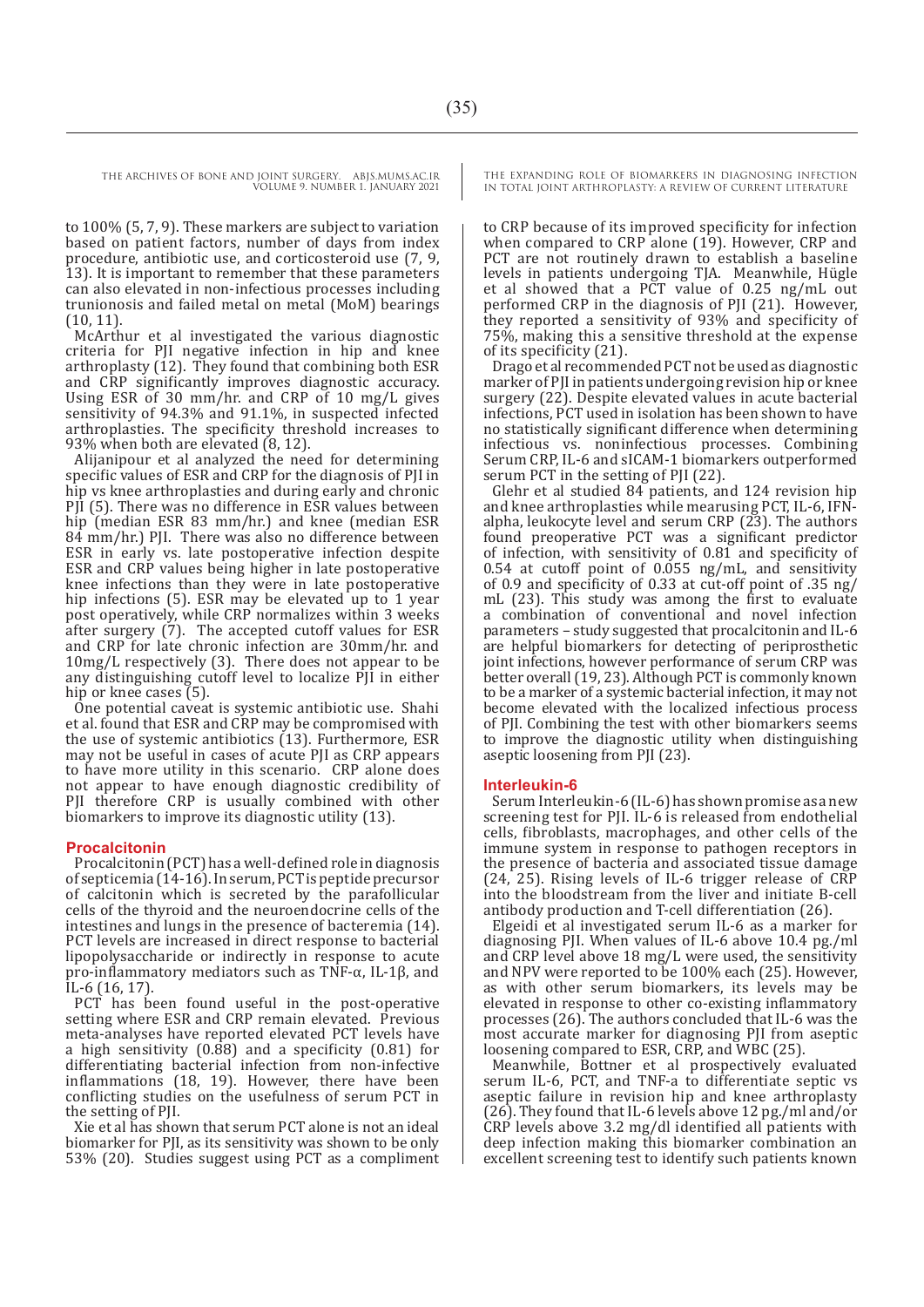to become elevated in cases of radiographic osteolysis (26, 27).

Randau et al evaluated three groups, PJI, aseptic loosening, and a control while trying to decipher the role of IL-6 during infections  $(27)$ . IL-6 was demonstrated to have significantly higher values in the PJI group as compared to aseptic loosening and control, with specificity at 58.3% and a sensitivity of 79.5% at a cut-off value of 2.6 pg./ml (27). During their study, they noted that when IL-6 levels were >9000 pg./ml, the specificity and sensitivity approached 100% and 50% respectively (27).

As demonstrated above, IL-6 does appear to have an expanding role in the diagnosis of PJI. Combining it with other available biomarkers seems to increase the sensitivity of diagnosing PJI (25). Interestingly, Il-6 alone does not seem to outperform other biomarkers but when compared to synovial Alpha defensin, IL-6 test is on average \$760 cheaper (25-27).

#### **D-Dimer**

D-Dimer is a molecule produced by degradation of fibrin clot (28). While traditionally used for a screening test for venous thromboembolism (VTE), D-dimer has also been shown to be elevated in response to normal acute phase of post-operative inflammation, the presence of sepsis, disseminated intravascular coagulation, and recently in the setting of PJI (29-33).

Shahi et al showed a serum D-dimer threshold of 850 ng/mL demonstrated better sensitivity (89%) and better specificity (93%) for diagnosing PJI than ESR and CRP (29). They also suggested serum D-Dimer levels proved useful in predicting the presence of infection at the time of re-implantation after PJI (29). Their conclusion was combining D-dimer with ESR and CRP should be implemented when trying to determine the timing of when re-implantation of components after eradication of infection (29, 33).

Lee et al characterized the kinetics of d-dimer in his study of 38 and 27 patients undergoing THA and TKA respectively (34). They found that D-dimer levels reached 4.5 μg/dl at postoperative day 1 before returning to normal on the second post-operative day. Interesting there is second rise in D-Dimer that usually peaks during the second post-operative week before finally returning to normal by post-operative week 6 (34).

A potential confounding variable that may disrupt the reliability of D-dimer is transexemic acid (TXA). TXA is currently endorsed as best practice guideline during hip and knee arthroplasties because of its capability to limit blood loss and reduce the need for blood transfusion after surgery (3). A study by Gall et al showed TXA lowers d-dimer levels in patients with hemorrhage and thus no current studies have investigating the effects of TXA on D-Dimer levels (35).

#### **Serum Lipopolysaccharide Binding Protein**

Serum Lipopolysaccharide Binding Protein (Serum LBP) has been characterized as a useful serum biomarker in neonatal sepsis (36, 37). As IL-1, IL-6 and TNF alpha levels increase Serum LBP is secreted by hepatocytes THE EXPANDING ROLE OF BIOMARKERS IN DIAGNOSING INFECTION IN TOTAL JOINT ARTHROPLASTY: A REVIEW OF CURRENT LITERATURE

into serum. It functions as an opsonization agent that facilitates phagocytosis by binding certain proteins on bacterial cell walls (38-40). In arthroplasty literature, it has been studied as a potential marker to differentiate PJI from aseptic loosening (41). One study found that although Serum LBP levels were higher in patients with PJI than patients with well-functioning arthroplasties. LBP did not outperform serum CRP or IL-6 in its diagnostic performance for PJI (41). Usefulness of this biomarker is yet to be determined as more detailed studies are still necessary.

#### **Soluble Urokinase-type Plasminogen Activator Receptor**

Soluble urokinase-type plasminogen activator receptor (SuPAR) is a glycoprotein secreted into serum in response to systemic inflammation and infection (42- 44). Levels are upregulated by chemokines during leukocytes chemotaxis, white blood cell proliferation, angiogenesis, and fibrin clot lysis (45-47). SuPAR has been used a marker of sepsis in the critically ill patients where it has been most useful by providing prognostic values on mortality (48-49). Galliera et al demonstrated that SuPAR values outperformed CRP and IL-6 in correlation with current standards for diagnosis of PJI with values of 0.745, 0.801, 0.885 for CRP, IL-6 and SuPAR, respectively (50). The work on serum SuPAR levels is still in its infancy however, future studies are needed to validate it as a potential diagnostic biomarker in PII.

#### **Prepepsin**

Prepepsin is a soluble subtype of CD-14, which is released from hepatocytes and monocyte surface membranes in response to gram positive and gram negative bacterial cell products  $(51,52)$ . It has close interplay with Toll Like Receptors (TLR-2) in the innate pathway of human immune response to bacteremia (52). In a study comparing prepepsin to other serum inflammatory markers in patients with PJI, Marazzi et al showed prepepsin had diagnostic accuracy of 0.926 compared to CRP and Il-6 which were reported as 0.750 and 0.821, respectively (53). The authors noted that prepepsin levels returned to normal approximately one month after surgery in their control group, making prepepsin a viable serum marker to monitor resolution of  $\overline{PI}$  (53).

#### **Intercellular Adhesion Molecule-1**

Intercellular adhesion molecule-1 (ICAM-1) (also known as CD54) is a heavily glycosylated transmembrane protein which plays an integral role in leukocyte chemotaxis and pro-inflammatory signal transduction when exposed to local cytokines (54-56). Drago et al found ICAM-1 levels were significantly higher in patients with active PJI compared to a healthy control group (22). Worthington et al also characterized a significant elevation of ICAM-1 in patients with septic failure of their TJA when compared to those with aseptic failure (57). ICAM-1 is a promising serum biomarker, however, cut off values and further kinetic studies are needed.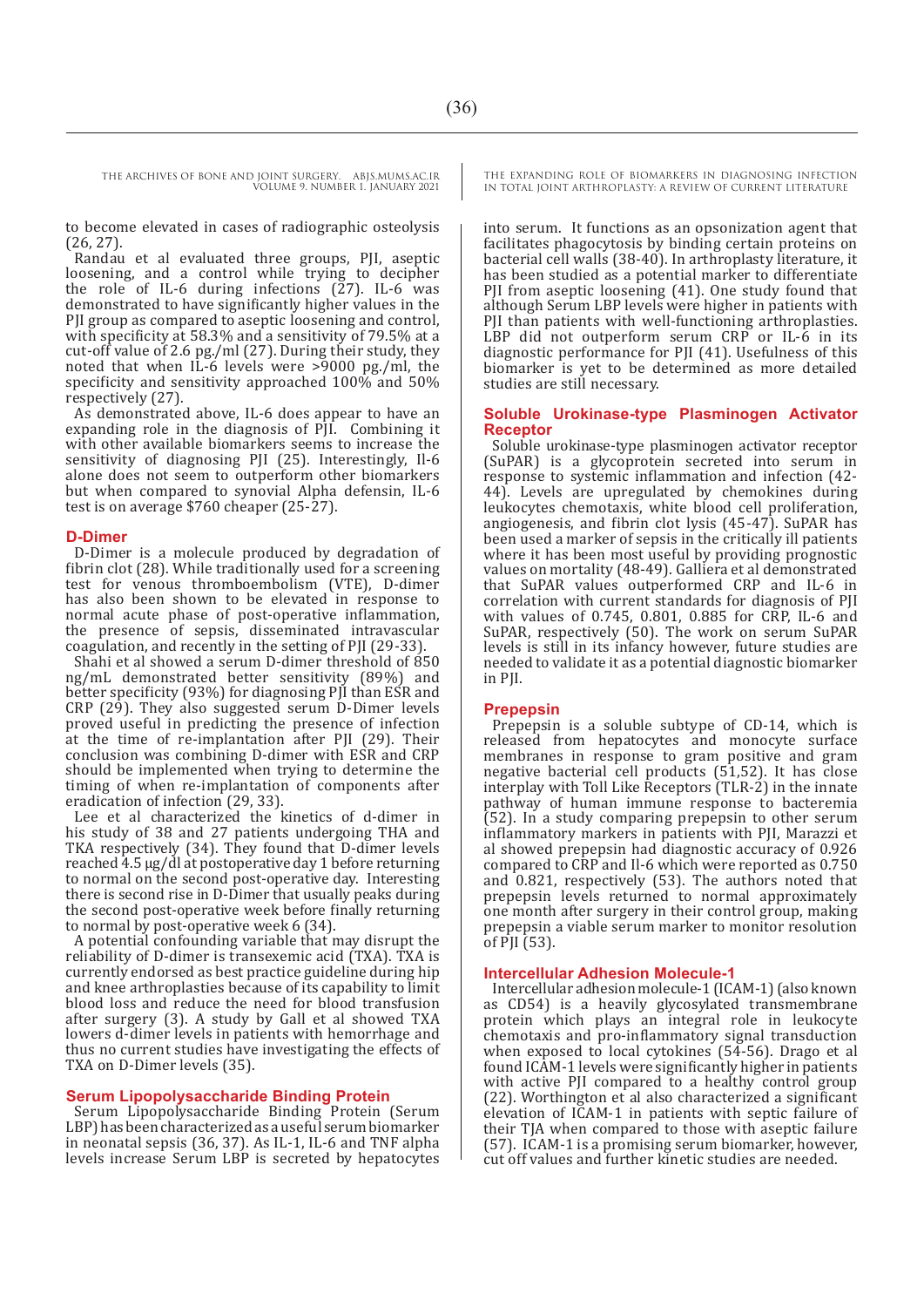#### **SYNOVIAL BIOMARKERS**

Synovial fluid markers have also shown promise in diagnosing PJI. Synovial biomarkers must be obtained directly through arthrocentesis or during arthroplasty surgery. Research has shown that synovial fluid may be more specific for evaluating for the presence of bacteria (10, 11, 58). Cytokines and molecules produced by the host in response to bacteria in the infected joint represent two distinct groups of biomarkers. By studying the genetic expression of activated white blood cells in synovial fluid a wide array of new markers has been identified.

In a prospective study of 29 infected prosthetic joints using MSIS criteria biomarkers α-defensin, Neutrophil Elastase-2 (ELA-2), Bactericidal-Permeability Increasing Protein (BPI), Neutrophil Gelatinase-Associated Lipocalin (NGAL), and lactoferrin have been shown to be diagnostic of PJI with sensitivity of 100% and specificity of 100% (59). IL-1β, IL-6, IL-8, IL-17, TNF-α, INF-Y are all cytokines produced by the macrophage and all have been reported in the literature. Frangiamore et al showed interleukin (IL)-1β and interferon-γ demonstrated the highest diagnostic in diagnosing PJI, while IL-1β and IL-6 had the highest sensitivities (59-60).

Deirmengian et al a prospective study of failed arthroplasties and found levels of IL-1 were observed to have a relative increase of around 258 times in infected prostheses, in comparison with the aseptic ones (60). They concluded IL-1 and IL-6 levels in the joint fluid accurately classified all patients with sensitivity, specificity, positive predictive value, negative predictive value, and accuracy of 100% (60).

A meta-analysis correlating serum and synovial fluid IL-6 and PJI demonstrated pooled showed synovial fluid IL-6 had high diagnostic value for PJI (61). The combined sensitivity for both serum and synovial IL-6 were 0.72 and 0.91, respectively while resultant specificities were 0.89 and 0.90, respectively (61). Although serum IL-6 test was less sensitive than synovial IL-6 test, it may be regularly ordered for patients with prosthetic failure owing to its high specificity (61).

#### **Leukocyte Esterase (LE)**

Leukocyte esterase is secreted by neutrophils in response to the presence of bacteria in synovial fluid. Leukocyte esterase test strips have been utilized to detect the presence of the enzyme with colorimetric reaction (62, 63). The LE test has been included in the most recent MSIS criteria for diagnosis of PJI. This test is readily available in the office and immediate results can provide the practitioner with an early clue to the presence of a PJI. However, leukocyte esterase can show trace (+) or strong (++) results, which can represent a point of contention during interpretation (62). In addition, blood in the aspirate may cause false positive test, therefore, centrifugation maybe a useful in the setting of a traumatic aspirate (63-65).

Parvizi et al found when using  $(++)$  reading to diagnose PJI, the leukocyte esterase test was 80.6% sensitive and 100% specific, with a positive predictive value of 100% and a negative predictive value of 93.3% (62). THE EXPANDING ROLE OF BIOMARKERS IN DIAGNOSING INFECTION IN TOTAL JOINT ARTHROPLASTY: A REVIEW OF CURRENT LITERATURE

Meanwhile, Li et al prospectively collected 93 synovial fluid samples from 38 PJI and 55 from non-infected cases. When comparing leukocyte esterase to histologic diagnosis, LE sensitivity and specificity reached 92.1% and 96.4% respectively (64).

#### **Human α-Defensin**

The synovial fluid peptide  $\alpha$ -defensin is a microbiocidal peptide produced by synovial neutrophils (66). It is produced in response to a wide array of pathogens including yeast, fungi, bacterial and viral particles and it may be the most promising of the synovial fluid biomarkers in diagnosis of PJI (67, 68). Several studies have demonstrated its clinical efficacy. The sensitivity has been shown to range between 97-100% while the specificity has been demonstrated to fall between 95- 97% (69-71). However, α-defensin has been found to become falsely elevated in metallosis cases (72).

Another important study done by Shahi et al. showed that the alpha defensin assay is not affected by the administration of prior antibiotic treatment, thus making it a valuable test in the work up of PJI in those that have received antibiotics prior to aspiration (73). However, like any test there are some drawbacks including one study that showed false positives in patient with acute gout in the setting of a total joint (74). Overall, α-defensin has shown to be a reliable biomarker in the workup for diagnosing PJI, as such it has recently been included in the AAOS and MSIS guidelines for diagnosis of PJI.

#### **Synovial CRP**

Synovial CRP is an acute phase reactant produced by the liver to enhance host response to inflammation and trigger leukocytes to eliminate infection (8). Parvizi et al compared synovial CRP levels in culture proven septic and aseptic TJA. With a mean of 40 mg/ $L$  vs a mean of  $2 \text{ mg/L}$ , respectively this study found a sensitivity of 85% and a specificity of 95% when synovial CRP level of 9.5 mg/L was considered the threshold for diagnosis of positive test (75). When combined with synovial alpha defensin testing, Deirmengian et al showed a 97% sensitivity and a specificity of  $100\%$  for the diagnosis of periprosthetic joint infection (73).

Ettinger et al assessed the role of synovial CRP in diagnosing chronic periprosthetic hip infection (76). A threshold of 2.5 mg/L yielded a 95.5% sensitivity and 93.3% specificity (76). They collected synovial fluid from 89 patients undergoing revision hip arthroplasty and measured multiple biomarkers (synovial CRP, serum CRP, serum ESR, synovial WBC, and synovial neutrophil count). The authors concluded elevated synovial CRP levels are strongly associated with periprosthetic joint infection.

#### **Toll-Like Receptors 1 and 6**

Toll-like receptors are primitive transmembrane proteins involved in innate immunity (77). They are responsible for recognizing components of gram positive, gram negative, and mycobacteria and stimulating transduction of cytokine production in response to the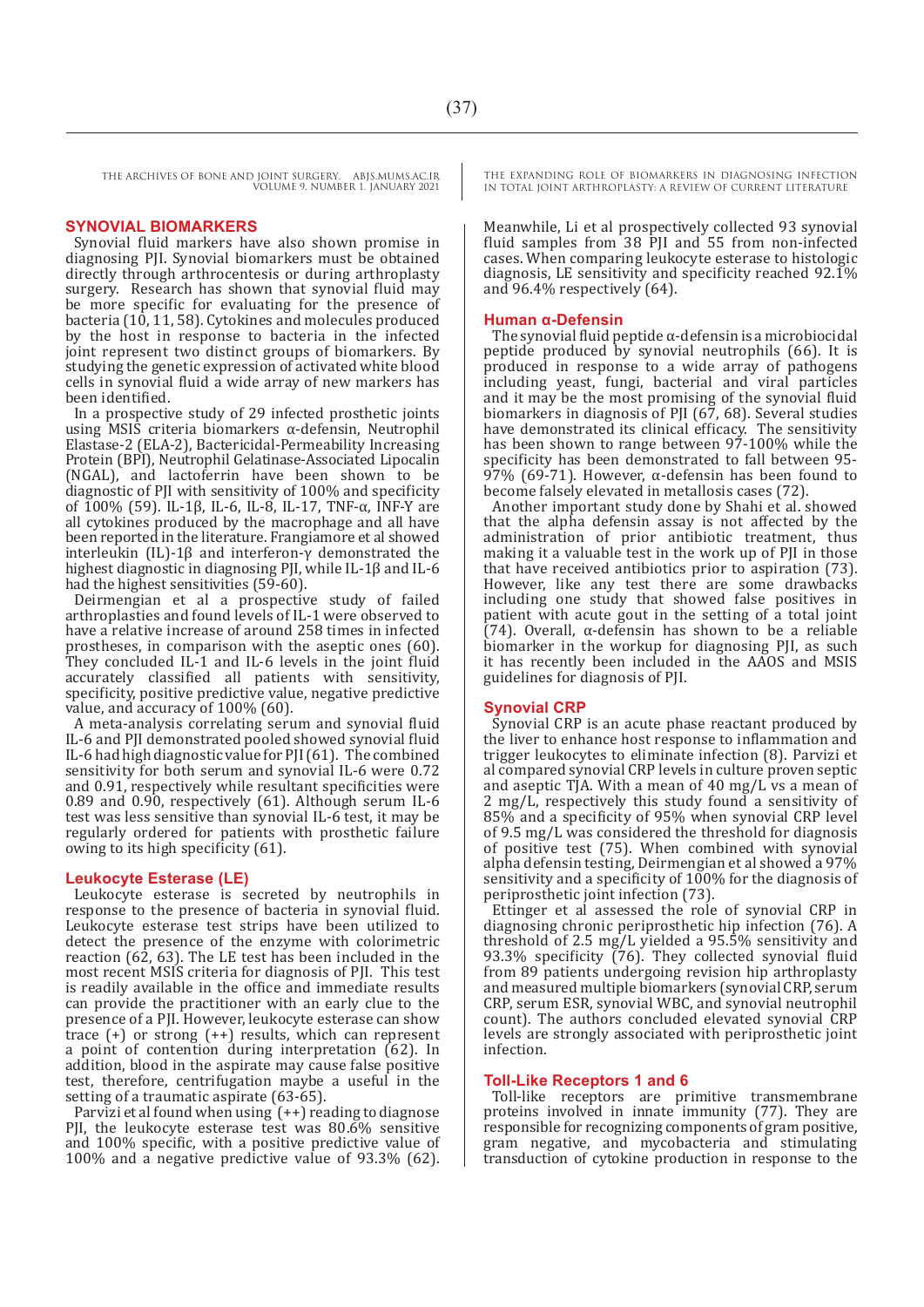foreign pathogens (78-80). Cipriano et al studied 50 patients undergoing revision for failed hip and knee arthroplasties (81). During revision surgery, they sent periprosthetic tissue samples for analysis of TLK 1 and 6 messenger RNA analyses. They characterized thresholds for using TLR to diagnose PJI as .0924 for TLR1 (sensitivity = 95.2%, specificity =  $100\%$ ) and 0.0215 for TLR6 (sensitivity = 85.7%, specificity = 82.8%) (81). TLR 1 had the highest accuracy in diagnosing PJI, indicating it may be useful in situation of culture negative infection and suspected false positive cultures (2). However, this invasive test can only be performed intraoperatively and is only useful in rare circumstances.

#### **NEXT GENERATION SEQUENCING**

Next generation sequencing has recently gained attention for diagnosing PJIs. One of the first studies that introduced this concept was by Tarabichi et al (6). Authors in a prospective double blinded study randomized 86 synovial fluid samples and ran them for synovial fluid CRP, human neutrophil elastase, total PMN count, alpha defensin, and finally cultures. They found that next generation sequencing not only can detect pathogens in culture positive PJIs but also PJI cases with negative cultures. Next generation sequencing has also been shown that can be used in shoulder PJIs. Namdari et al conducted a prospective study on a cohort of patients that were undergoing revision shoulder arthroplasty and found that next generation sequencing has a great sensitivity and specificity in detecting pathogens in shoulder PJIs (82). Moreover, while cultures from these patients usually yields monomicrobial results, next generation sequencing could detect multiple organisms in case of a polymicrobial PJI.

Next generation sequencing may be a useful addition that can be used along with the rest of the diagnostic tools for detecting PJIs. One of the advantages of this diagnostic tool is that it can also identify the causative THE EXPANDING ROLE OF BIOMARKERS IN DIAGNOSING INFECTION IN TOTAL JOINT ARTHROPLASTY: A REVIEW OF CURRENT LITERATURE

organism(s). Future studies are warranted to determine the full potential of this rapidly developing technology.

#### **Discussion**

Biomarkers are continuing to evolve in the setting of PJI. Finding utility in an existing test is the key to developing a more functional algorithm for diagnosis. Optimization of patient co-morbidities can help to avoid a PII, but unfortunately infections will still occur. The expanding role of serum and synovial fluid biomarkers has shown promising results to more accurately diagnose PJI when combined with clinical suspicion and bacterial culture testing. They are especially useful in the suspected culture negative infection when the surgeon has high clinical suspicion. However, most are not widely used due their high cost, limited high-powered data, and invasive nature. Due to the complexity and wide array of tests available to the surgeon to diagnose PJI, more research is needed before these tests can be incorporated into a standard diagnostic algorithm. Tables 1 and 2 summarize the sensitivity and specificity of current serum and synovial fluid biomarkers for the diagnosis of prosthetic joint infection.

Lastly the 2018 MSIS definition of PJI has incorporated leukocyte esterase, alpha defensin, synovial CRP along with serum d-dimer, ESR and CRP into an aggregated scoring system that has demonstrated a higher sensitivity for diagnosis of PJI than the previous consensus definitions (3). This new definition highlights the increasing role of biomarkers in a surgeon's arsenal to more accurately diagnose a PJI. Future research and high-powered studies will be necessary to determine<br>sensitivity and specificity of each biomarker. In sensitivity and specificity of each biomarker. the coming years there is expectation to see other biomarkers join this list as useful testing adjuncts in the pursuit of more accurately diagnosing PJI.

Biomarkers represent the future of diagnosing PJI because of the increased sensitivity and specificity. As

| Soluble Urokinase-type Plasminogen Activator Receptor (Supar); Intercellular Adhesion Molecule 1 (ICAM-1).<br><b>CURRENT SERUM BIOMARKERS IN PII</b> |             |             |  |  |
|------------------------------------------------------------------------------------------------------------------------------------------------------|-------------|-------------|--|--|
|                                                                                                                                                      | Sensitivity | Specificity |  |  |
| <b>ESR</b>                                                                                                                                           | 42-94%      | 33-87%      |  |  |
| <b>CRP</b>                                                                                                                                           | 74-94%      | 20-100%     |  |  |
| Procalcitonin                                                                                                                                        | 53-93%      | 33-75%      |  |  |
| IL-6                                                                                                                                                 | 58-95%      | 79-87%      |  |  |
| TNF- $\alpha$                                                                                                                                        | 43%         | 94%         |  |  |
| D-dimer                                                                                                                                              | 89%         | 93%         |  |  |
| Serum LBP                                                                                                                                            |             |             |  |  |
| Supar                                                                                                                                                |             |             |  |  |
| Prepepsin                                                                                                                                            |             |             |  |  |
| ICAM-1                                                                                                                                               |             |             |  |  |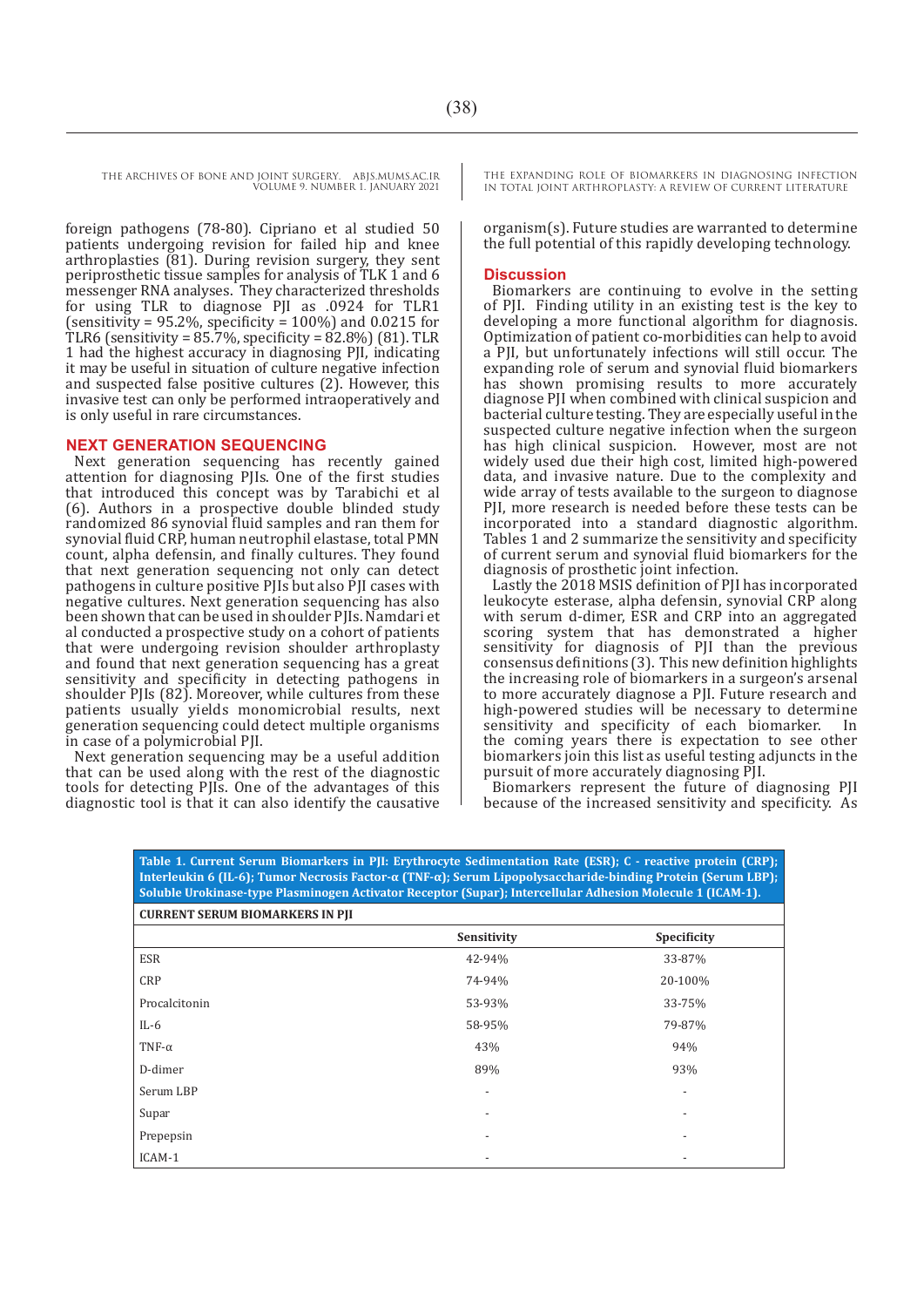THE EXPANDING ROLE OF BIOMARKERS IN DIAGNOSING INFECTION IN TOTAL JOINT ARTHROPLASTY: A REVIEW OF CURRENT LITERATURE

**Table 2. Current Synovial Biomarkers in PJI: Neutrophil Elastase 2 (ELA-2); Bactericidal/permeability-increasing protein (BPI); Neutrophil gelatinase-associated lipocalin (NGAL); Interleukin 1 (IL-1); Interleukin 6 (IL-6); Leukocyte Esterase (LE); Synovial C-reactive protein (Synovial CRP); Toll-like Receptor 1 (TLR-1); Toll-like Receptor 6 (TLR-6); Interleukin 8 (IL-8); Interleukin 1β (IL-1β); Interleukin 6 (IL-6); Interleukin 10 (IL-10); Interleukin 1α (IL-1α); Interleukin 17 (IL-17); Granulocyte Colony Stimulating Factor (G-CSF); Vascular endothelial growth factor (VEGF).** 

| <b>CURRENT SYNOVIAL BIOMARKERS IN PJI</b> | Sensitivity | Specificity |
|-------------------------------------------|-------------|-------------|
| $\alpha$ -defensin                        | 97-100%     | 95-100%     |
| ELA-2                                     | 100%        | 100%        |
| <b>BPI</b>                                | 100%        | 100%        |
| NGAL                                      | 100%        | 100%        |
| Lactoferrin                               | 100%        | 100%        |
| $IL-1 + IL-6$                             | 100%        | 100%        |
| $\rm LE$                                  | 80-92%      | 96-100%     |
| Synovial CRP                              | 85-97%      | 95-100%     |
| $TLR-1$                                   | 95.2%       | 100%        |
| TLR-6                                     | 85.7%       | 82.8%       |
| $IL-8$                                    | 95%         | 100%        |
| Resistin                                  | 100%        | 97%         |
| IL-1 $\beta$                              | 95%         | 96%         |
| $IL-6$                                    | 97%         | 89%         |
| $IL-10$                                   | 89%         | 89%         |
| IL-1 $\alpha$                             | 91%         | 82%         |
| $IL-17$                                   | 99%         | 82%         |
| $G-CSF$                                   | 92%         | 82%         |
| VEGF                                      | 77%         | 75%         |

we strive to find a single stand-alone test for PJI, we must continue to rely on a combination of physical exam findings, serum and synovial biomarkers, and physician assessment to assess for PJI. As diagnostic capabilities improve so will our abilities to diagnose earlier and hopefully avoid increased morbidity and mortality from a PJI. We hope our readers find this information useful in their journey to better understand the role of biomarkers both now and in the future.

Ardalan Sayan MD<sup>1</sup> Adam Kopiec MS MD<sup>1</sup> Alisina Shahi MD<sup>1</sup> Madhav Chowdhry MD<sup>1</sup> Matthew Bullock DO<sup>1</sup> Ali Oliashirazi MD1 1 Department of Orthopaedics, Marshall University – Joan C. Edwards School of Medicine, Huntington, WV, USA

#### **References**

- 1. Parvizi J, Della Valle CJ. AAOS Clinical Practice Guideline: diagnosis and treatment of periprosthetic joint infections of the hip and knee. JAAOS-Journal of the American Academy of Orthopaedic Surgeons. 2010; 18(12):771-2.
- 2. Parvizi J, Erkocak OF, Della Valle CJ. Culture-negative

periprosthetic joint infection. JBJS. 2014; 96(5):430-6.

3. Parvizi J, Tan TL, Goswami K, Higuera C, Della Valle C, Chen AF, et al. The 2018 definition of periprosthetic hip and knee infection: an evidence-based and validated criteria. The Journal of arthroplasty. 2018; 33(5):1309-14.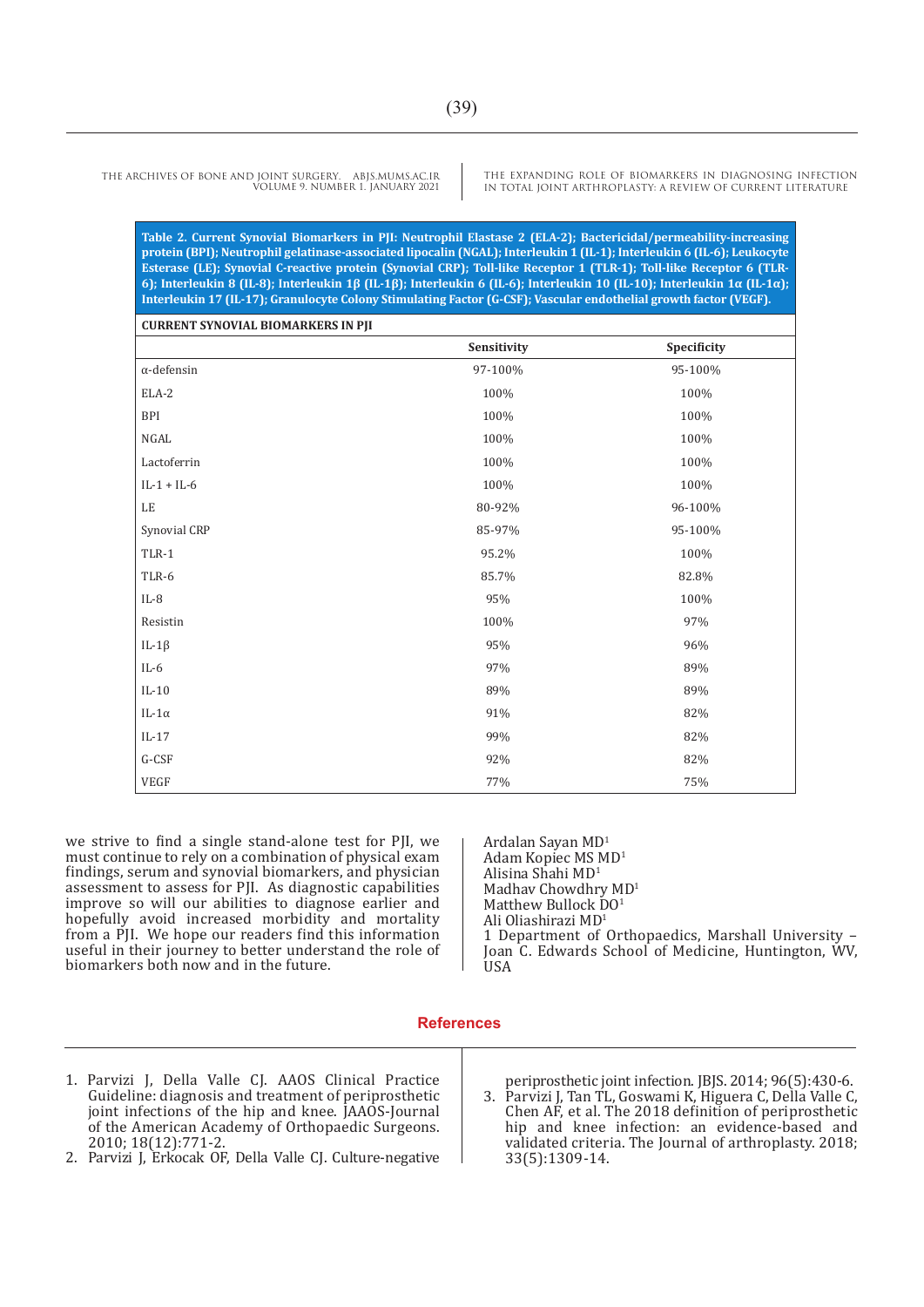- 4. Shohat N, Tan TL, Della Valle CJ, Calkins TE, George J, Higuera C, et al. Development and validation of an evidence-based algorithm for diagnosing periprosthetic joint infection. The Journal of arthroplasty. 2019; 34(11):2730-6.
- 5. Alijanipour P, Bakhshi H, Parvizi J. Diagnosis of periprosthetic joint infection: the threshold for serological markers. Clinical Orthopaedics and Related Research®. 2013; 471(10):3186-95.
- 6. Tarabichi M, Shohat N, Goswami K, Parvizi J. Can next generation sequencing play a role in detecting pathogens in synovial fluid? The bone & joint journal. 2018; 100(2):127-33.
- 7. AALTO K, ÖSTERMAN K, PELTOLA HE, RÄSÄNEN J. Changes in erythrocyte sedimentation rate and C-reactive protein after total hip arthroplasty. Clinical Orthopaedics and Related Research®. 1984; 184:118-20
- 8. Ghanem E, Antoci Jr V, Pulido L, Joshi A, Hozack W, Parvizi J. The use of receiver operating characteristics analysis in determining erythrocyte sedimentation rate and C-reactive protein levels in diagnosing periprosthetic infection prior to revision total hip arthroplasty. International Journal of Infectious Diseases. 2009; 13(6):e444-9.
- 9. Saleh A, George J, Faour M, Klika AK, Higuera CA. Serum biomarkers in periprosthetic joint infections. Bone & joint research. 2018; 7(1):85-93.
- 10.Paul HY, Cross MB, Moric M, Levine BR, Sporer SM, Paprosky WG, et al. Do serologic and synovial tests help diagnose infection in revision hip arthroplasty with metal-on-metal bearings or corrosion? Clinical Orthopaedics and Related Research®. 2015; 473(2): 498-505.
- 11.Kwon YM, Antoci Jr V, Leone WA, Tsai TY, Dimitriou D, Liow MH. Utility of serum inflammatory and synovial fluid counts in the diagnosis of infection in taper corrosion of dual taper modular stems. The Journal of Arthroplasty. 2016; 31(9):1997-2003.
- 12.McArthur BA, Abdel MP, Taunton MJ, Osmon DR, Hanssen AD. Seronegative infections in hip and knee arthroplasty: periprosthetic infections with normal erythrocyte sedimentation rate and C-reactive protein level. The bone & joint journal. 2015; 97(7):939-44.
- 13.Shahi A, Deirmengian C, Higuera C, Chen A, Restrepo C, Zmistowski B, et al. Premature therapeutic antimicrobial treatments can compromise the diagnosis of late periprosthetic joint infection. Clinical Orthopaedics and Related Research®. 2015; 473(7):2244-9.
- 14.Vijayan AL, Ravindran S, Saikant R, Lakshmi S, Kartik R. Procalcitonin: a promising diagnostic marker for sepsis and antibiotic therapy. Journal of intensive care. 2017; 5(1):1-7.
- 15.Assicot M, Bohuon C, Gendrel D, Raymond J, Carsin H, Guilbaud J. High serum procalcitonin concentrations in patients with sepsis and infection. The Lancet. 1993; 341(8844):515-8.
- 16.Hunziker S, Hügle T, Schuchardt K, Groeschl I, Schuetz P, Mueller B, et al. The value of serum

THE EXPANDING ROLE OF BIOMARKERS IN DIAGNOSING INFECTION IN TOTAL JOINT ARTHROPLASTY: A REVIEW OF CURRENT LITERATURE

procalcitonin level for differentiation of infectious from noninfectious causes of fever after orthopaedic surgery. JBJS. 2010; 92(1):138-48.

- 17.Becker KL, Snider R, Nylen ES. Procalcitonin in sepsis and systemic inflammation: a harmful biomarker and a therapeutic target. British journal of pharmacology. 2010; 159(2):253-64.
- 18.Simon L, Gauvin F, Amre DK, Saint-Louis P, Lacroix J. Serum procalcitonin and C-reactive protein levels as markers of bacterial infection: a systematic review and meta-analysis. Clinical infectious diseases. 2004; 39(2):206-17.
- 19.Battistelli S, Fortina M, Carta S, Guerranti R, Nobile F, Ferrata P. Serum C-reactive protein and procalcitonin kinetics in patients undergoing elective total hip arthroplasty. BioMed Research International. 2014; 2014.
- 20.Xie K, Qu X, Yan M. Procalcitonin and α-defensin for diagnosis of periprosthetic joint infections. The Journal of Arthroplasty. 2017; 32(4):1387-94.
- 21.Hugle T, Schuetz P, Mueller B, Laifer G, Tyndall A, Regenass S, et al. Serum procalcitonin for discrimination between septic and non-septic arthritis. Clinical & Experimental Rheumatology. 2008; 26(3):453.
- 22.Drago L, Vassena C, Dozio E, Corsi MM, De Vecchi E, Mattina R, et al. Procalcitonin, C-reactive protein, interleukin-6, and soluble intercellular adhesion molecule-1 as markers of postoperative orthopaedic joint prosthesis infections. International Journal of Immunopathology and Pharmacology. 2011; 24(2):433-40.
- 23.Glehr M, Friesenbichler J, Hofmann G, Bernhardt GA, Zacherl M, Avian A, et al. Novel biomarkers to detect infection in revision hip and knee arthroplasties. Clinical Orthopaedics and Related Research®. 2013; 471(8):2621-8.
- 24.Tanaka T, Narazaki M, Kishimoto T. IL-6 in inflammation, immunity, and disease. Cold Spring Harbor perspectives in biology. 2014; 6(10):a016295.
- 25.Elgeidi A, Abou Elkhier N, Rakha S. Interleukin-6 and other inflammatory markers in diagnosis of periprosthetic joint infection. International orthopaedics. 2014; 38(12):2591-5.
- 26.Bottner F, Wegner A, Winkelmann W, Becker K, Erren M, Götze C. Interleukin-6, procalcitonin and TNF-α: markers of peri-prosthetic infection following total joint replacement. The Journal of bone and joint surgery. British volume. 2007; 89(1):94-9.
- 27.Randau TM, Friedrich MJ, Wimmer MD, Reichert B, Kuberra D, Stoffel-Wagner B, et al. Interleukin-6 in serum and in synovial fluid enhances the differentiation between periprosthetic joint infection and aseptic loosening. PloS one. 2014; 9(2):e89045.
- 28.Moresco RN, Vargas LC, Voegeli CF, Santos RC. Ddimer and its relationship to fibrinogen/fibrin degradation products (FDPs) in disorders associated with activation of coagulation or fibrinolytic systems. Journal of clinical laboratory analysis. 2003; 17(3):77-9.
- 29.Shahi A, Kheir MM, Tarabichi M, Hosseinzadeh HR,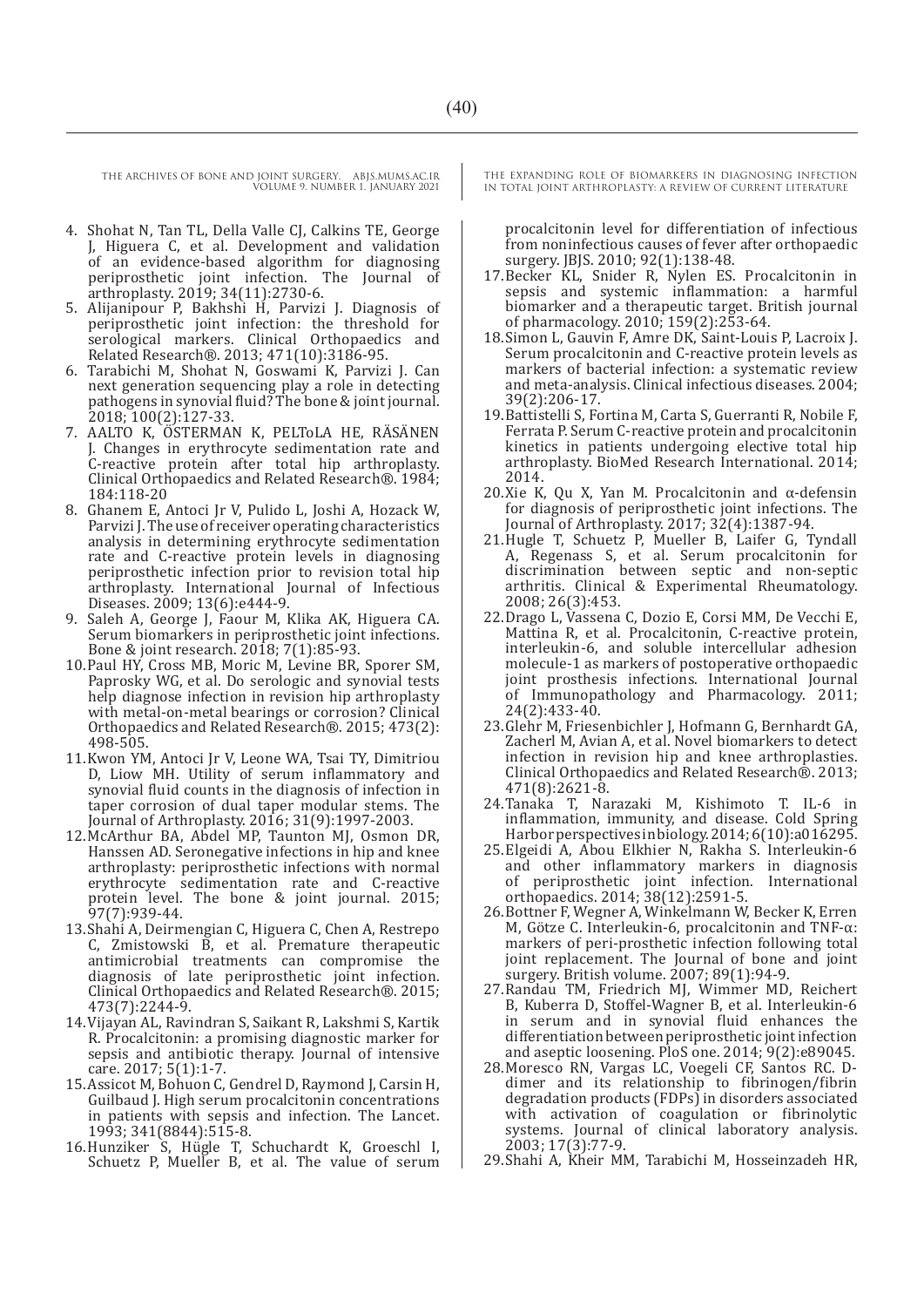Tan TL, Parvizi J. Serum D-dimer test is promising for the diagnosis of periprosthetic joint infection and timing of reimplantation. JBJS. 2017; 99(17):1419-27.

- 30.Pulivarthi S, Gurram MK. Effectiveness of d-dimer as a screening test for venous thromboembolism: an update. North American Journal of Medical Sciences. 2014; 6(10):491.
- 31.Lippi G, Bonfanti L, Saccenti C, Cervellin G. Causes of elevated D-dimer in patients admitted to a large urban emergency department. European journal of internal medicine. 2014; 25(1):45-8.
- 32.Amaral A, Opal SM, Vincent JL. Coagulation in sepsis. Intensive care medicine. 2004; 30(6):1032-40.
- 33.Rodelo JR, De la Rosa G, Valencia ML, Ospina S, Arango CM, Gómez CI, et al. D-dimer is a significant prognostic factor in patients with suspected infection and sepsis. The American journal of emergency medicine. 2012; 30(9):1991-9.
- 34.Lee YS, Lee YK, Han SB, Nam CH, Parvizi J, Koo KH. Natural progress of D-dimer following total joint arthroplasty: a baseline for the diagnosis of the early postoperative infection. Journal of orthopaedic surgery and research. 2018; 13(1):36.
- 35.Gall L, Davenport R, Brohi K. Effect of early tranexamic acid on the coagulation system in patients with suspected traumatic haemorrhage: a prospective cohort study. The Lancet. 2016; 387:S46.
- 36.Berner R, Fürll B, Stelter F, Dröse J, Müller HP, Schütt C. Elevated levels of lipopolysaccharidebinding protein and soluble CD14 in plasma in neonatal early-onset sepsis. Clinical and Diagnostic Laboratory Immunology. 2002; 9(2):440-5.
- 37. Mussap M, Noto A, Fravega M, Fanos V. Soluble CD14 subtype presepsin (sCD14-ST) and lipopolysaccharide binding protein (LBP) in neonatal sepsis: new clinical and analytical perspectives for two old biomarkers. The Journal of Maternal-Fetal & Neonatal Medicine. 2011; 24(sup2):12-4.
- 38.Wright SD, Ramos RA, Tobias PS, Ulevitch RJ, Mathison JC. CD14, a receptor for complexes of lipopolysaccharide (LPS) and LPS binding protein. Science. 1990; 249(4975):1431-3.
- 39.Wan Y, Freeswick PD, Khemlani LS, Kispert PH, Wang SC, Su GL, et al. Role of lipopolysaccharide (LPS), interleukin-1, interleukin-6, tumor necrosis factor, and dexamethasone in regulation of LPS-binding protein expression in normal hepatocytes and hepatocytes from LPS-treated rats. Infection and immunity. 1995; 63(7):2435-42.
- 40.Schumann RR, Flaggs GW, Gray PW, Wright SD, Mathison JC, Tobias PS, et al. Structure and function of lipopolysaccharide binding protein. Science. 1990; 249(4975):1429-31.
- 41.Friedrich MJ, Randau TM, Wimmer MD, Reichert B, Kuberra D, Stoffel-Wagner B, et al. Lipopolysaccharidebinding protein: a valuable biomarker in the differentiation between periprosthetic joint infection and aseptic loosening? International orthopaedics. 2014; 38(10):2201-7.
- 42.Desmedt S, Desmedt V, Delanghe JR, Speeckaert R, Speeckaert MM. The intriguing role of soluble

THE EXPANDING ROLE OF BIOMARKERS IN DIAGNOSING INFECTION IN TOTAL JOINT ARTHROPLASTY: A REVIEW OF CURRENT LITERATURE

urokinase receptor in inflammatory diseases. Critical Reviews in Clinical Laboratory Sciences. 2017; 54(2):117-33.

- 43.Ni W, Han Y, Zhao J, Cui J, Wang K, Wang R, et al. Serum soluble urokinase-type plasminogen activator receptor as a biological marker of bacterial infection in adults: a systematic review and meta-analysis. Scientific reports. 2016; 6(1):1-8.
- 44.Slot O, Brünner N, Locht H, Oxholm P, Stephens RW. Soluble urokinase plasminogen activator receptor in plasma of patients with inflammatory rheumatic disorders: increased concentrations in rheumatoid arthritis. Annals of the Rheumatic Diseases. 1999; 58(8):488-92.
- 45.de Bock CE, Wang Y. Clinical significance of urokinase-type plasminogen activator receptor (uPAR) expression in cancer. Medicinal research reviews. 2004; 24(1):13-39.
- 46.Blasi F, Cubellis MV, Masucci MT, Møller LB, Olson DP, Pedersen N ,et al. The urokinase receptor and regulation of cell surface plasminogen activation. Cell Differentiation and Development. 1990; 32(3):247-53.
- 47.Bifulco K, Longanesi-Cattani I, Gala M, Di Carluccio G, Masucci MT, Pavone V, et al. The soluble form of urokinase receptor promotes angiogenesis through its Ser88-Arg-Ser-Arg-Tyr92 chemotactic sequence. Journal of Thrombosis and Haemostasis. 2010; 8(12):2789-99.
- 48.Koch A, Voigt S, Kruschinski C, Sanson E, Dückers H, Horn A, et al. Circulating soluble urokinase plasminogen activator receptor is stably elevated during the first week of treatment in the intensive care unit and predicts mortality in critically ill patients. Critical care. 2011; 15(1):R63.
- 49.Huttunen R, Syrjänen J, Vuento R, Hurme M, Huhtala H, Laine J, et al. Plasma level of soluble urokinasetype plasminogen activator receptor as a predictor of disease severity and case fatality in patients with bacteraemia: a prospective cohort study. Journal of internal medicine. 2011; 270(1):32-40.
- 50.Galliera E, Drago L, Marazzi MG, Romano C, Vassena C, Romanelli MM. Soluble urokinase-type plasminogen activator receptor (suPAR) as new biomarker of the prosthetic joint infection: correlation with inflammatory cytokines. Clinica Chimica Acta. 2015; 441:23-8.
- 51.Landmann R, Knopf HP, Link S, Sansano S, Schumann R, Zimmerli W. Human monocyte CD14 is upregulated by lipopolysaccharide. Infection and immunity. 1996; 64(5):1762-9.
- 52.Hailman E, Vasselon T, Kelley M, Busse LA, Hu MC, Lichenstein HS, et al. Stimulation of macrophages and neutrophils by complexes of lipopolysaccharide and soluble CD14. The Journal of Immunology. 1996; 156(11):4384-90.
- 53.Marazzi MG, Randelli F, Brioschi M, Drago L, Romanò CL, Banfi G, et al. Presepsin: a potential biomarker of PJI? A comparative analysis with known and new infection biomarkers. International Journal of Immunopathology and Pharmacology. 2018;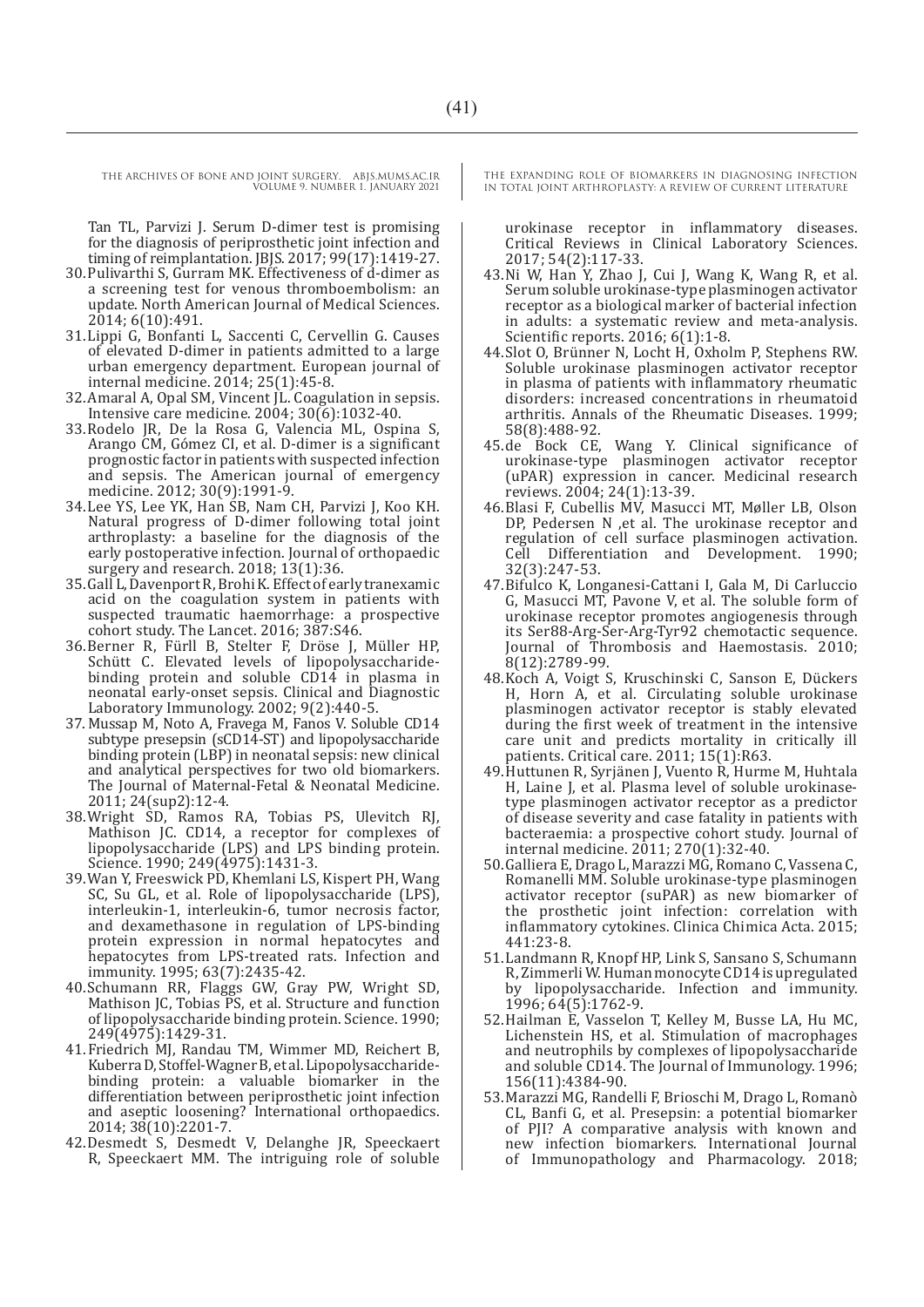31:0394632017749356.

- 54.Staunton DE, Marlin SD, Stratowa C, Dustin ML, Springer TA. Primary structure of ICAM-1 demonstrates interaction between members of the immunoglobulin and integrin supergene families. Cell. 1988; 52(6):925-33.
- 55.Frank PG, Lisanti MP. ICAM-1: role in inflammation and in the regulation of vascular permeability. American Journal of Physiology-Heart and Circulatory Physiology. 2008; 295(3):H926-7.
- 56.Ledebur HC, Parks TP. Transcriptional Regulation of the Intercellular Adhesion Molecule-1 Gene by Inflammatory Cytokines in Human Endothelial Cells ESSENTIAL ROLES OF A VARIANT NF-κB SITE AND p65 HOMODIMERS. Journal of Biological Chemistry. 1995; 270(2):933-43.
- 57.Worthington T, Dunlop D, Casey A, Lambert P, Luscombe J, Elliott T. Serum procalcitonin, interleukin-6, soluble intercellular adhesin molecule-1 and IgG to shortchain exocellular lipoteichoic acid as predictors of infection in total joint prosthesis revision. British journal of biomedical science. 2010; 67(2):71-6.
- 58.Shahi A, Parvizi J. The role of biomarkers in the diagnosis of periprosthetic joint infection. EFORT Open Rev. 2016;1(7):275-8.
- 59.Frangiamore SJ, Saleh A, Grosso MJ, Kovac MF, Zhang X, Daly TM, et al. Neer Award 2015: analysis of cytokine profiles in the diagnosis of periprosthetic joint infections of the shoulder. Journal of shoulder and elbow surgery. 2017; 26(2):186-96.
- 60.Deirmengian C, Hallab N, Tarabishy A, Della Valle C, Jacobs JJ, Lonner J, et al. Synovial fluid biomarkers for periprosthetic infection. Clinical Orthopaedics and Related Research®. 2010; 468(8):2017-23.
- 61.Xie K, Dai K, Qu X, Yan M. Serum and synovial fluid interleukin-6 for the diagnosis of periprosthetic joint infection. Scientific reports.  $2017$ ;  $7(1)$ :1-1.
- 62.Parvizi J, Jacovides C, Antoci V, Ghanem E. Diagnosis of periprosthetic joint infection: the utility of a simple yet unappreciated enzyme. JBJS. 2011; 93(24):2242-8.
- 63.Aggarwal VK, Tischler E, Ghanem E, Parvizi J. Leukocyte esterase from synovial fluid aspirate: a technical note. The Journal of arthroplasty. 2013; 28(1):193-5.
- 64.Li R, Li X, Yu B, Li X, Song X, Li H, et al. Comparison of leukocyte esterase testing of synovial fluid with synovial histology for the diagnosis of periprosthetic<br>joint infection. Medical Science Monitor: joint infection. Medical Science Monitor: International Medical Journal of Experimental and Clinical Research. 2017; 23:4440.
- 65.Wang C, Li R, Wang Q, Duan J, Wang C. Leukocyte esterase as a biomarker in the diagnosis of periprosthetic joint infection. Medical science monitor: international medical journal of experimental and clinical research. 2017; 23:353.
- 66.Ganz T. Defensins: antimicrobial peptides of innate immunity. Nature reviews immunology. 2003; 3(9):710-20.
- 67.De Smet K, Contreras R. Human antimicrobial peptides: defensins, cathelicidins and histatins.

THE EXPANDING ROLE OF BIOMARKERS IN DIAGNOSING INFECTION IN TOTAL JOINT ARTHROPLASTY: A REVIEW OF CURRENT LITERATURE

Biotechnology letters. 2005; 27(18):1337-47.

- 68.Ding J, Chou YY, Chang TL. Defensins in viral infections. Journal of innate immunity. 2009; 1(5):413-20.
- 69.Bonanzinga T, Zahar A, Dütsch M, Lausmann C, Kendoff D, Gehrke T. How reliable is the alpha-defensin immunoassay test for diagnosing periprosthetic joint infection? A prospective study. Clinical Orthopaedics and Related Research®. 2017; 475(2):408-15.
- 70.Deirmengian C, Kardos K, Kilmartin P, Cameron A, Schiller K, Parvizi J. Combined measurement of synovial fluid α-Defensin and C-reactive protein levels: highly accurate for diagnosing periprosthetic joint infection. JBJS. 2014; 96(17):1439-45.
- 71.Bingham J, Clarke H, Spangehl M, Schwartz A, Beauchamp C, Goldberg B. The alpha defensin-1 biomarker assay can be used to evaluate the potentially infected total joint arthroplasty. Clinical Orthopaedics and Related Research®. 2014; 472(12):4006-9.
- 72.Shahi A, Parvizi J, Kazarian GS, Higuera C, Frangiamore S, Bingham J, et al. The alpha-defensin test for periprosthetic joint infections is not affected by prior antibiotic administration. Clinical Orthopaedics and Related Research®. 2016; 474(7):1610-5.
- 73.Deirmengian C, Kardos K, Kilmartin P, Gulati S, Citrano P, Booth RE. The alpha-defensin test for periprosthetic joint infection responds to a wide spectrum of organisms. Clinical Orthopaedics and Related Research®. 2015; 473(7):2229-35.
- 74.Partridge DG, Gordon A, Townsend R. False-positive synovial fluid alpha-defensin test in a patient with acute gout affecting a prosthetic knee. European Journal of Orthopaedic Surgery & Traumatology. 2017; 27(4):549-51.
- 75.Parvizi J, McKenzie JC, Cashman JP. Diagnosis of periprosthetic joint infection using synovial C-reactive protein. The Journal of arthroplasty. 2012; 27(8):12-6.
- 76.Ettinger M, Calliess T, Kielstein JT, Sibai J, Brückner T, Lichtinghagen R, et al. Circulating biomarkers for discrimination between aseptic joint failure, low-grade infection, and high-grade septic failure. Clinical Infectious Diseases. 2015; 61(3):332-41.
- 77.Vasselon T, Detmers PA. Toll receptors: a central element in innate immune responses. Infection and immunity. 2002; 70(3):1033-41.
- 78.Yoshimura A, Lien E, Ingalls RR, Tuomanen E, Dziarski R, Golenbock D. Cutting edge: recognition of Gram-positive bacterial cell wall components by the innate immune system occurs via Toll-like receptor 2. The Journal of Immunology. 1999; 163(1):1-5.
- 79.Brightbill HD, Libraty DH, Krutzik SR, Yang RB, Belisle JT, Bleharski JR, et al. Host defense mechanisms triggered by microbial lipoproteins through toll-like receptors. Science. 1999; 285(5428):732-6.
- 80.Takeuchi O, Hoshino K, Kawai T, Sanjo H, Takada H, Ogawa T,et al. Differential roles of TLR2 and TLR4 in recognition of gram-negative and gram-positive bacterial cell wall components. Immunity. 1999; 11(4):443-51.
- 81.Cipriano C, Maiti A, Hale G, Jiranek W. The